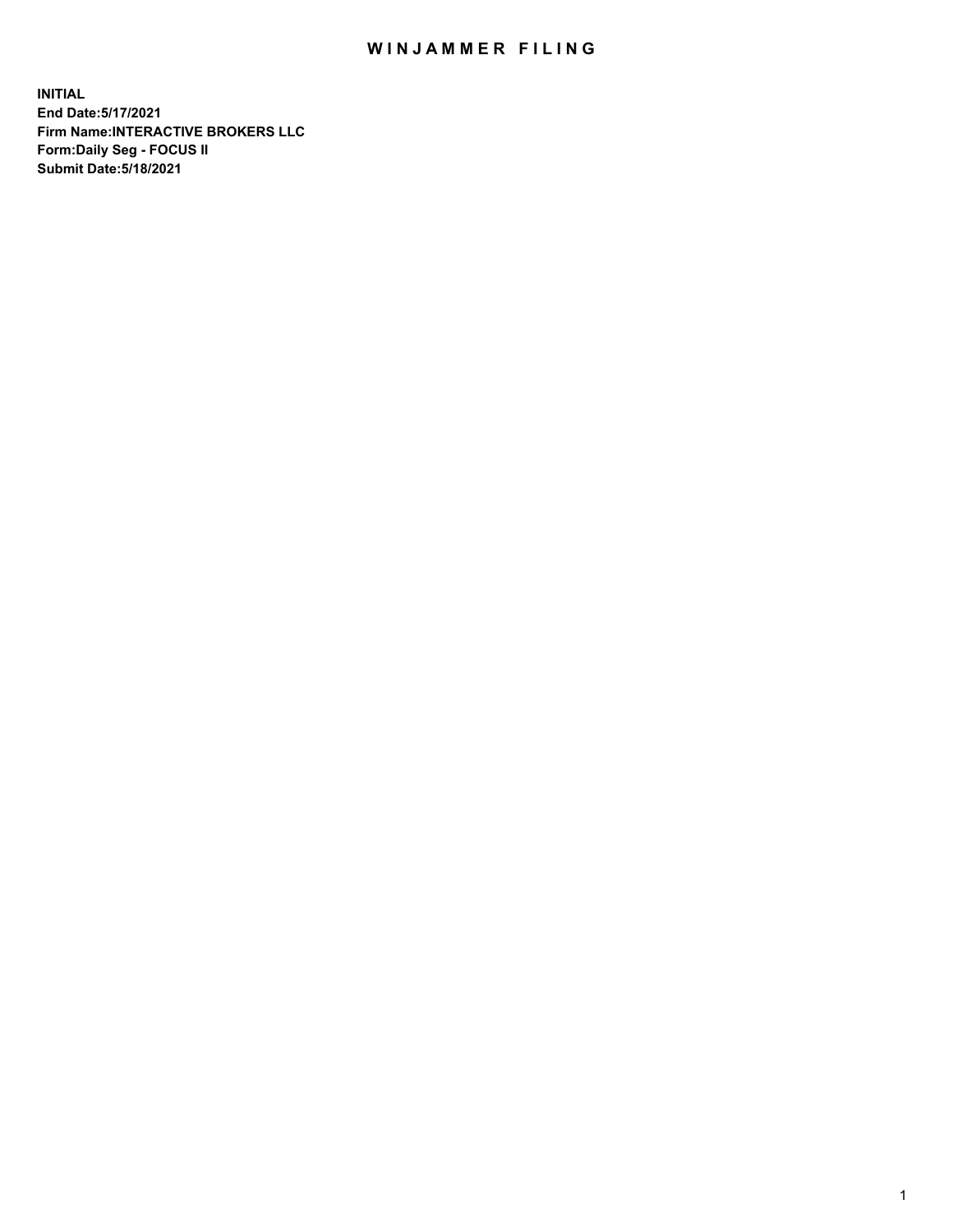**INITIAL End Date:5/17/2021 Firm Name:INTERACTIVE BROKERS LLC Form:Daily Seg - FOCUS II Submit Date:5/18/2021 Daily Segregation - Cover Page**

| Name of Company                                                                                                                                                                                                                                                                                                                | <b>INTERACTIVE BROKERS LLC</b>                                                   |
|--------------------------------------------------------------------------------------------------------------------------------------------------------------------------------------------------------------------------------------------------------------------------------------------------------------------------------|----------------------------------------------------------------------------------|
| <b>Contact Name</b>                                                                                                                                                                                                                                                                                                            | James Menicucci                                                                  |
| <b>Contact Phone Number</b>                                                                                                                                                                                                                                                                                                    | 203-618-8085                                                                     |
| <b>Contact Email Address</b>                                                                                                                                                                                                                                                                                                   | jmenicucci@interactivebrokers.c<br>om                                            |
| FCM's Customer Segregated Funds Residual Interest Target (choose one):<br>a. Minimum dollar amount: ; or<br>b. Minimum percentage of customer segregated funds required:% ; or<br>c. Dollar amount range between: and; or<br>d. Percentage range of customer segregated funds required between:% and%.                         | <u>0</u><br>$\overline{\mathbf{0}}$<br>155,000,000 245,000,000<br>0 <sub>0</sub> |
| FCM's Customer Secured Amount Funds Residual Interest Target (choose one):<br>a. Minimum dollar amount: ; or<br>b. Minimum percentage of customer secured funds required:% ; or<br>c. Dollar amount range between: and; or<br>d. Percentage range of customer secured funds required between:% and%.                           | <u>0</u><br>$\overline{\mathbf{0}}$<br>80,000,000 120,000,000<br>0 <sub>0</sub>  |
| FCM's Cleared Swaps Customer Collateral Residual Interest Target (choose one):<br>a. Minimum dollar amount: ; or<br>b. Minimum percentage of cleared swaps customer collateral required:% ; or<br>c. Dollar amount range between: and; or<br>d. Percentage range of cleared swaps customer collateral required between:% and%. | <u>0</u><br>$\underline{\mathbf{0}}$<br>0 <sub>0</sub><br>0 <sub>0</sub>         |

Attach supporting documents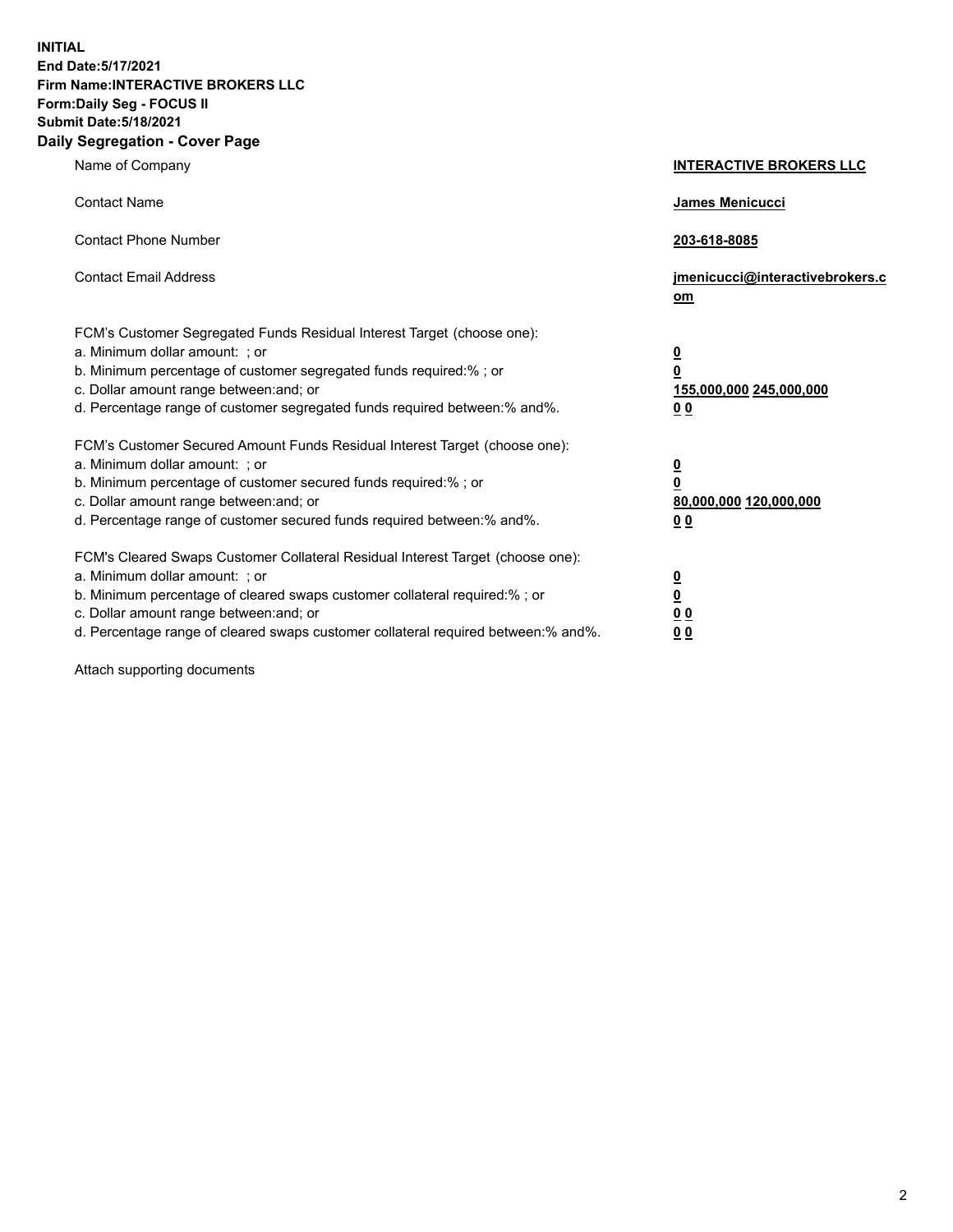## **INITIAL End Date:5/17/2021 Firm Name:INTERACTIVE BROKERS LLC Form:Daily Seg - FOCUS II Submit Date:5/18/2021 Daily Segregation - Secured Amounts**

|     | Daily Segregation - Secured Amounts                                                         |                                               |
|-----|---------------------------------------------------------------------------------------------|-----------------------------------------------|
|     | Foreign Futures and Foreign Options Secured Amounts                                         |                                               |
|     | Amount required to be set aside pursuant to law, rule or regulation of a foreign            | $0$ [7305]                                    |
|     | government or a rule of a self-regulatory organization authorized thereunder                |                                               |
| 1.  | Net ledger balance - Foreign Futures and Foreign Option Trading - All Customers             |                                               |
|     | A. Cash                                                                                     | 499,298,272 [7315]                            |
|     | B. Securities (at market)                                                                   | $0$ [7317]                                    |
| 2.  | Net unrealized profit (loss) in open futures contracts traded on a foreign board of trade   | 15,759,538 [7325]                             |
| 3.  | Exchange traded options                                                                     |                                               |
|     | a. Market value of open option contracts purchased on a foreign board of trade              | <b>99,145</b> [7335]                          |
|     | b. Market value of open contracts granted (sold) on a foreign board of trade                | $-4,138$ [7337]                               |
| 4.  | Net equity (deficit) (add lines 1. 2. and 3.)                                               | 515, 152, 817 [7345]                          |
| 5.  | Account liquidating to a deficit and account with a debit balances - gross amount           | 6,290 [7351]                                  |
|     | Less: amount offset by customer owned securities                                            | 0 [7352] 6,290 [7354]                         |
| 6.  | Amount required to be set aside as the secured amount - Net Liquidating Equity              | 515,159,107 [7355]                            |
|     | Method (add lines 4 and 5)                                                                  |                                               |
| 7.  | Greater of amount required to be set aside pursuant to foreign jurisdiction (above) or line | 515,159,107 [7360]                            |
|     | 6.                                                                                          |                                               |
|     | FUNDS DEPOSITED IN SEPARATE REGULATION 30.7 ACCOUNTS                                        |                                               |
| 1.  | Cash in banks                                                                               |                                               |
|     | A. Banks located in the United States                                                       | 95,233,415 [7500]                             |
|     | B. Other banks qualified under Regulation 30.7                                              | 0 [7520] 95,233,415 [7530]                    |
| 2.  | <b>Securities</b>                                                                           |                                               |
|     | A. In safekeeping with banks located in the United States                                   | 300,000,000 [7540]                            |
|     | B. In safekeeping with other banks qualified under Regulation 30.7                          | 0 [7560] 300,000,000 [7570]                   |
| 3.  | Equities with registered futures commission merchants                                       |                                               |
|     | A. Cash                                                                                     | $0$ [7580]                                    |
|     | <b>B.</b> Securities                                                                        | $0$ [7590]                                    |
|     | C. Unrealized gain (loss) on open futures contracts                                         | $0$ [7600]                                    |
|     | D. Value of long option contracts                                                           | $0$ [7610]                                    |
|     | E. Value of short option contracts                                                          | 0 [7615] 0 [7620]                             |
| 4.  | Amounts held by clearing organizations of foreign boards of trade                           |                                               |
|     | A. Cash                                                                                     | $0$ [7640]                                    |
|     | <b>B.</b> Securities                                                                        | $0$ [7650]                                    |
|     | C. Amount due to (from) clearing organization - daily variation                             | $0$ [7660]                                    |
|     | D. Value of long option contracts                                                           | $0$ [7670]                                    |
|     | E. Value of short option contracts                                                          | 0 [7675] 0 [7680]                             |
| 5.  | Amounts held by members of foreign boards of trade                                          |                                               |
|     | A. Cash                                                                                     | 227,555,741 [7700]                            |
|     | <b>B.</b> Securities                                                                        | $0$ [7710]                                    |
|     | C. Unrealized gain (loss) on open futures contracts                                         | 14,831,632 [7720]                             |
|     | D. Value of long option contracts                                                           | 99,145 [7730]                                 |
|     | E. Value of short option contracts                                                          | <mark>-4,138</mark> [7735] 242,482,380 [7740] |
| 6.  | Amounts with other depositories designated by a foreign board of trade                      | $0$ [7760]                                    |
| 7.  | Segregated funds on hand                                                                    | $0$ [7765]                                    |
| 8.  | Total funds in separate section 30.7 accounts                                               | 637,715,795 [7770]                            |
| 9.  | Excess (deficiency) Set Aside for Secured Amount (subtract line 7 Secured Statement         | 122,556,688 [7380]                            |
|     | Page 1 from Line 8)                                                                         |                                               |
| 10. | Management Target Amount for Excess funds in separate section 30.7 accounts                 | 80,000,000 [7780]                             |
| 11. | Excess (deficiency) funds in separate 30.7 accounts over (under) Management Target          | 42,556,688 [7785]                             |
|     |                                                                                             |                                               |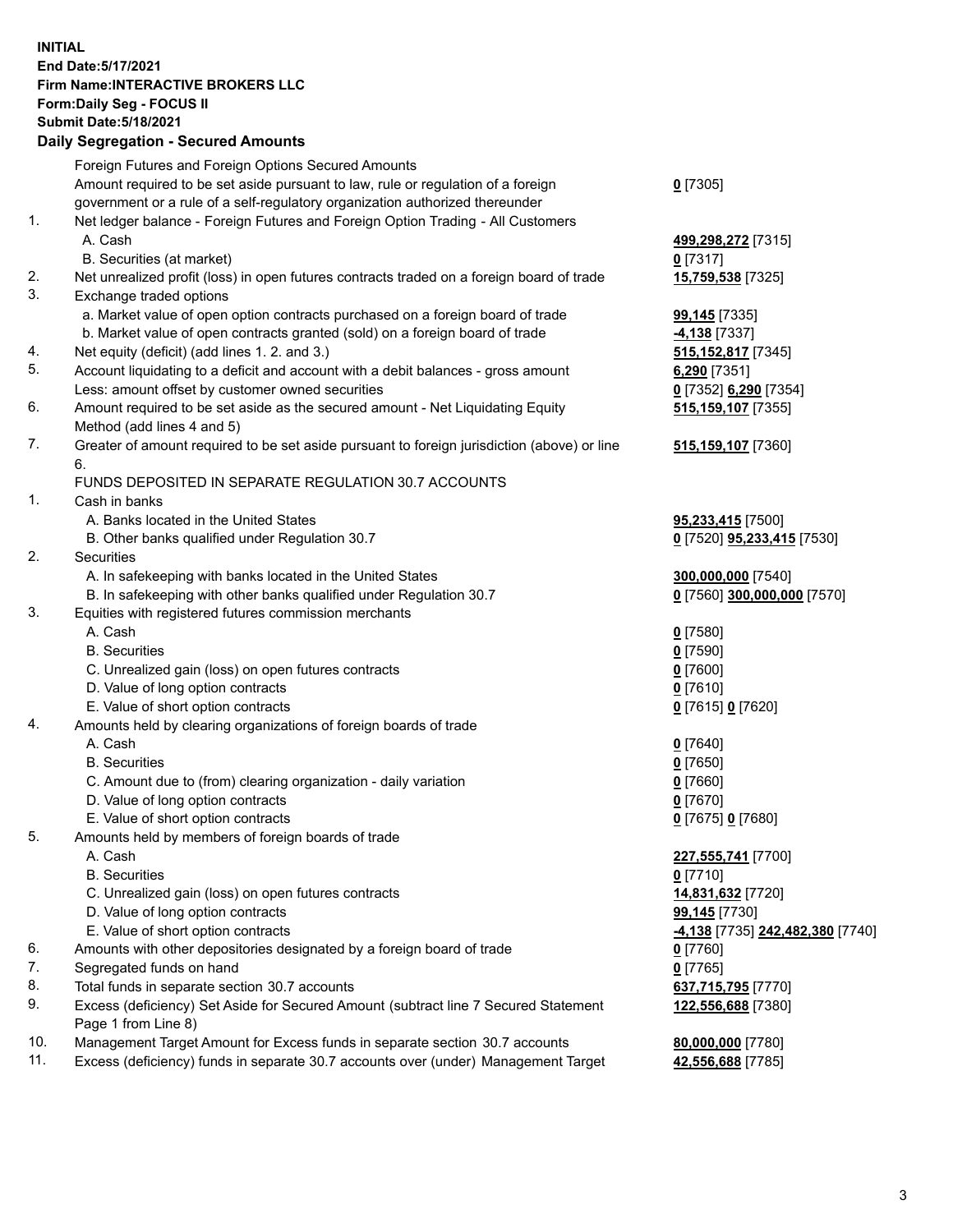**INITIAL End Date:5/17/2021 Firm Name:INTERACTIVE BROKERS LLC Form:Daily Seg - FOCUS II Submit Date:5/18/2021 Daily Segregation - Segregation Statement** SEGREGATION REQUIREMENTS(Section 4d(2) of the CEAct) 1. Net ledger balance A. Cash **6,659,712,546** [7010] B. Securities (at market) **0** [7020] 2. Net unrealized profit (loss) in open futures contracts traded on a contract market **363,348,115** [7030] 3. Exchange traded options A. Add market value of open option contracts purchased on a contract market **328,836,451** [7032] B. Deduct market value of open option contracts granted (sold) on a contract market **-270,646,783** [7033] 4. Net equity (deficit) (add lines 1, 2 and 3) **7,081,250,329** [7040] 5. Accounts liquidating to a deficit and accounts with debit balances - gross amount **1,317,460** [7045] Less: amount offset by customer securities **0** [7047] **1,317,460** [7050] 6. Amount required to be segregated (add lines 4 and 5) **7,082,567,789** [7060] FUNDS IN SEGREGATED ACCOUNTS 7. Deposited in segregated funds bank accounts A. Cash **1,618,117,329** [7070] B. Securities representing investments of customers' funds (at market) **3,155,993,000** [7080] C. Securities held for particular customers or option customers in lieu of cash (at market) **0** [7090] 8. Margins on deposit with derivatives clearing organizations of contract markets A. Cash **1,981,986,792** [7100] B. Securities representing investments of customers' funds (at market) **465,645,666** [7110] C. Securities held for particular customers or option customers in lieu of cash (at market) **0** [7120] 9. Net settlement from (to) derivatives clearing organizations of contract markets **6,265,403** [7130] 10. Exchange traded options A. Value of open long option contracts **328,553,786** [7132] B. Value of open short option contracts **-270,488,321** [7133] 11. Net equities with other FCMs A. Net liquidating equity **0** [7140] B. Securities representing investments of customers' funds (at market) **0** [7160] C. Securities held for particular customers or option customers in lieu of cash (at market) **0** [7170] 12. Segregated funds on hand **0** [7150] 13. Total amount in segregation (add lines 7 through 12) **7,286,073,655** [7180] 14. Excess (deficiency) funds in segregation (subtract line 6 from line 13) **203,505,866** [7190] 15. Management Target Amount for Excess funds in segregation **155,000,000** [7194]

16. Excess (deficiency) funds in segregation over (under) Management Target Amount Excess

**48,505,866** [7198]